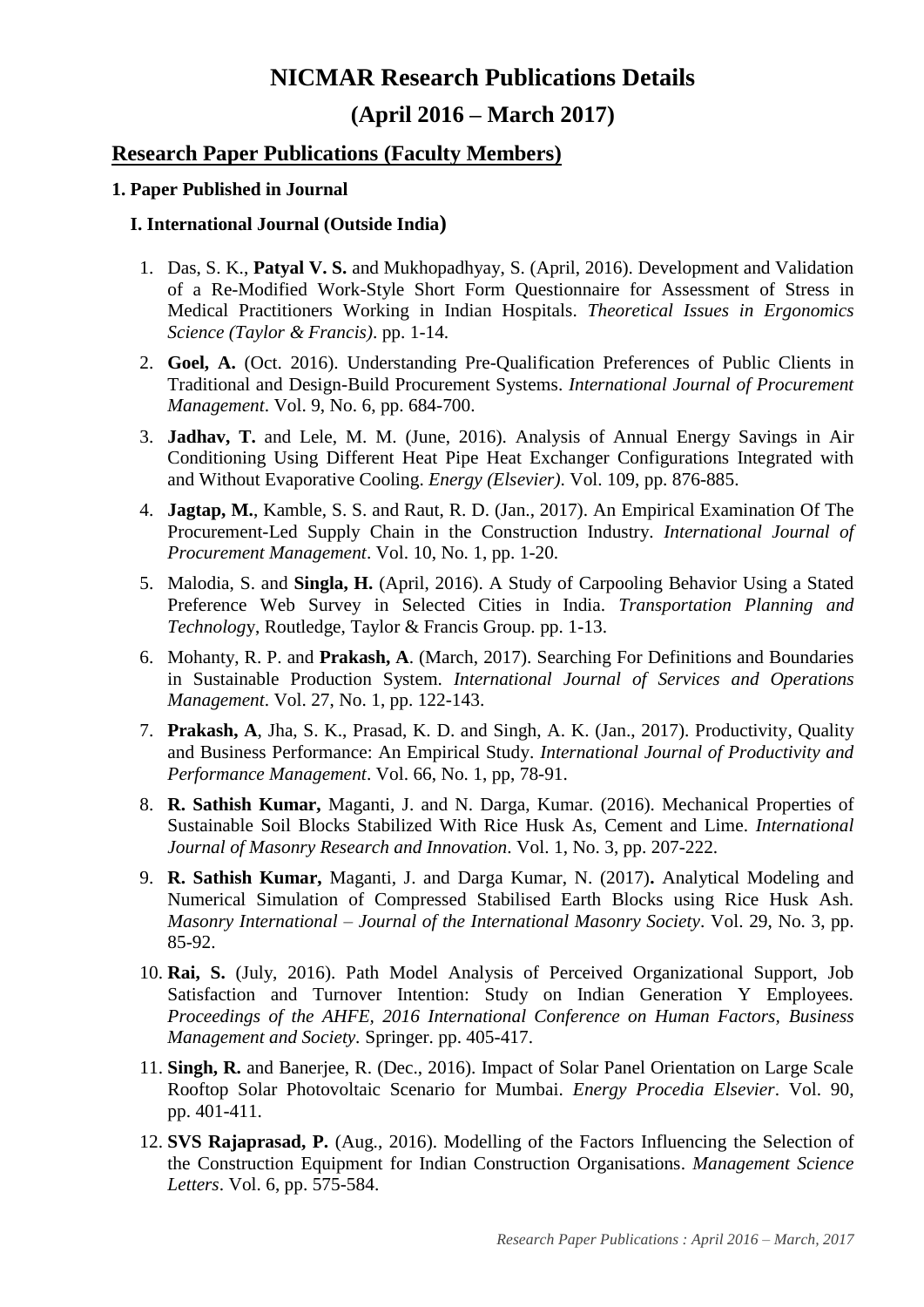- 13. **SVS Rajaprasad, P.** and Venkata Chalapathi. (July-Sept., 2016). An Analysis of Accident Trends and Modelling of Safety Indices in an Indian Construction Organization. *Independent Journal of Management & Production*. Vol. 7, No. 3, pp. 890-902.
- 14. **SVS Rajaprasad.** (June, 2016). Quality Function Deployment Methods for Ascertaining Influential Factors on Transfer of Safety Training Skills in Indian Construction Organizations. *Journal of Technical Education and Training*. Vol. 8, No., 1, pp. 52-61.

#### **II. International Journal (Inside India)**

- 1. **Koner, J.** and **Purandare, A.** (Jan., 2017). Impact of Container Ports on Economic Development: A Comparative Study among Selected Top Seven Container Ports in India. *International Journal of Engineering Technology, Management and Applied Sciences*. Vol. 5, No. 1, pp. 268-272.
- 2. **Koner, J.**, **Purandare, A.** and Madurwar, M. (2016). Economic Growth and Container Port Development in India: An Empirical Assessment. *Amity Journal of Economics.* Vol. 1, No. 1, pp. 47-56.
- 3. **Rajhans, K.** and Shome, T. (July, 2016). The Impact of Organisational Communication Satisfaction on Employee Productivity. *International Journal of Marketing and Management*. Vol. 1, No. 1, pp. 13-23.
- 4. **Rajhans, K.** (Sept., 2016). Importance of Efficiency in Communication Management in Construction Projects. *Pacific Business Review International*. Vol. 1, No. 4, pp. 75-88.
- 5. Sankalp, G. and **Samanta, P. K.** (Jan.-June, 2017).Working Capital Management and Profitability: An Empirical Analysis of Infrastructure Companies. *ASBM Journal of Management*. Vol. X, No. 1, pp. 29-39.
- 6. **Singh, A.** (Feb., 2017). Perspective of Developer, Buyer, Financier and Equity Participants in Real Estate Project Development Process in India: An Important Constituent of Construction Industry. *International Journal of Management Excellence*. Vol. 8, No. 2, pp. 932-936.
- 7. **Singh, A.** (Oct.-Dec., 2016). Social Media as an Emerging Management Tool. *FIIB Business Review*. Vol. 5, No. 4, pp. 16-19.

#### **III. National Journal**

- 1. **Agarwal, A. L.** and **Rajput, B. L.** (Jan.-March & April-June, 2016). Use of Crushed Sand as an Alternative Construction Material to River Sand - A Review. *NICMAR-Journal of Construction Management,* Vol. XXXI, No. 1 & 2, pp. 49-56.
- 2. **Ammani, P.** (Oct. 2016). Social Media and Commercial Success of Movies. *MERC Global's International Journal of Management*. Vol. 4, No. 4. pp. 55-62.
- 3. Bansal, S. K., **Totla, P.,** Sharma, A., Roy, A. Das, B. and Ahmad, S. (July-Sept., 2016). Strategy and It's Implementation for Growth and Sustainability of Infrastructure and Operations: A Case Review of Indian Railways. *IRICEN Journal of Civil Engineering*. Vol. 9, No. 3, pp. 48-64.
- 4. **Goel, A.** (Oct-Dec., 2016). Promoting Sustainable and Affordable Urban Housing Projects in India : A Review of Policies, Practices and the Way Forward. *NICMAR-Journal of Construction Management,* Vol. XXXI, No. 3, pp. 31-40.
- 5. **Gokhale, C. S.** (July-Sept., 2016). Innovative Options for Design and Construction of Passenger Transfer Marina for an Offshore Casino. *NICMAR-Journal of Construction Management,* Vol. XXXI, No. 3, pp. 19-28.
- 6. **Gokhale, C. S.** (Oct-Dec., 2016). Application of Gabion Wall for Closing the Face of Ship Side Launching Jetty. *NICMAR-Journal of Construction Management,* Vol. XXXI, No. 3, pp. 19-28.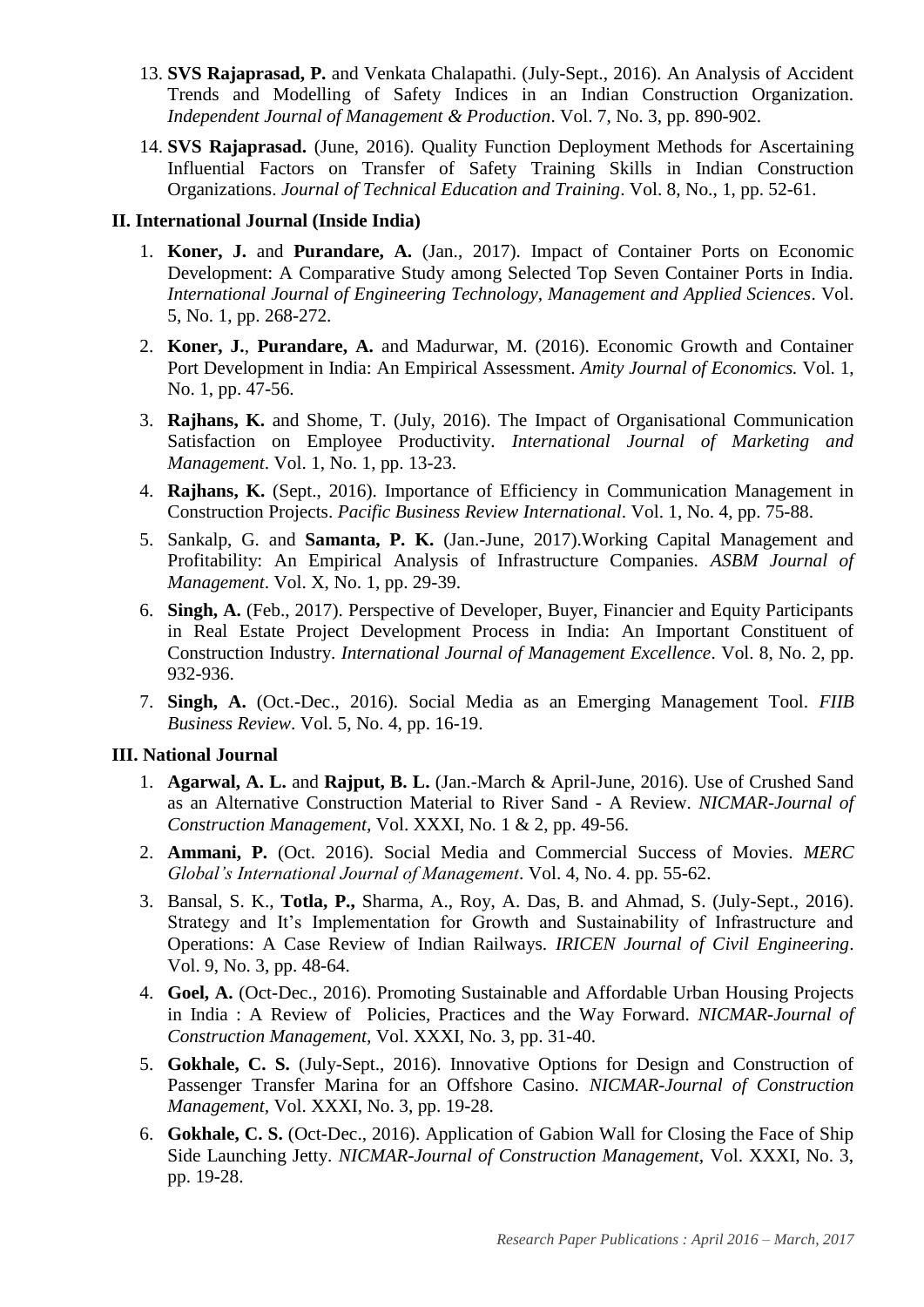- 7. **Jagtap, M. and Parida, R.** (July-Sept., 2016). Evaluation of the Pune Metro Rail Project Using the Minimum Spanning Tree (MST) Model. *NICMAR-Journal of Construction Management,* Vol. XXXI, No. 3, pp. 39-46.
- 8. **Koner, J.** and Bhattacharya, B. (Jan., 2017). Impact of Monetary Assistance Disbursed on Sector-wise Industrial Growth in India – A Panel Data Analysis. *Perspectives on Management*. Vol. 8, No. 1 & 2, pp. 41-59.
- 9. Lakshmi, VDMV and **Joshi, M.** (April-June, 2016). Do Expiration of Bank Nifty Contract on F & O Segment of NSE Affect Spot Market Volatility? *GITAM Journal of Management*. Vol. 14, No. 2, pp. 105-121.
- 10. Lakshmi, VDMV and **Joshi, M.** (July, 2016). Market Reaction to Listing of Stocks on F & O Segment of NSE: Application of Event Study Methodology. *The IUP Journal of Applied Economics*. Vol. XV, No. 3, pp. 37-76.
- 11. **Mamillapalli, R. S.** and **Srihari, V.** (Oct-Dec., 2016). Studies on Development of Floating Concrete Cubes. *NICMAR-Journal of Construction Management,* Vol. XXXI, No. 3, pp. 31-40.
- 12. Sarode N. and **Prabhudesai, V.** (Dec., 2016). Development of Infrastructure Projects Challenges and Way Forward for Road Sector. *KHOJ – Journal of Indian Management Research and Practices (Special Issue)*. pp. 712 - 721.
- 13. **Pai, S. K.,** Prasad N. and Jangid B. B. (May, 2016). Use of Bamboo as an Alternative Construction Material. *Journal of Indian Building Congress*. Vol. XXIII, No. 1, pp. 21-26.
- 14. **Pai, S. K.**, Tripathi, A. and Neeraj, A. (Oct.-Dec., 2016). Understanding the Reforms in Land Acquisition Bill 2015 and Focusing on the Major Issues and Consequences Governing Land Acquisition in India. *Indian Journal of Transport Management*. Vol. 40, No. 4, pp. 258-265.
- 15. **Pai, S. K.,** Tripathi, A. Anand N. and **Singh, I.** (Nov., 2016). Case of Bangalore Mysore Infrastructure Corridor Project Delay due to Land Acquisition. *Social Sciences International Research Journal*. Vol. 2 (Special Issue), pp. 212-214.
- 16. Phani, S. S. and **Seshadri, S. T.** (May, 2016). Behavioural Studies on Hybrid Fiber reinforced self compacting concrete slabs of Grade M 100. *I-manager's Journal on Civil Engineering*. pp. 11-16.
- 17. **Phatak, M.** and **Singla, H. K.** (Jan.-March, 2017). Performance Evaluation of the State Level Environment Clearance Authorities with Special Reference to Infrastructure Projects. *NICMAR-Journal of Construction Management*. Vol. XXXII, No. 1, pp. 36-45.
- 18. **R. Sathish Kumar** and Ramana, K. R. (May, 2016). Affordable Housing A Case Study. *Preliminary Publication, Indian Building Congress*. Vol. XXIII, No. 1, pp. 144-149.
- 19. **Rajput, B. L.**, **Mahajan, D. A.** and **Agarwal, A. L.** (Jan-March, 2017). An Empirical Study of Job Satisfaction Factors of Masons Working on Construction Projects in Pune. *The IUP Journal of Management Research*. Vol. XVI, No. 1, pp. 36-46.
- 20. **Rambabu M.** and Chandra Rao, V. P. (July-Dec. 2016). Ontology based Query Optimization. *International Journal of Research.* Vol. 5, No. II, pp. 79-91.
- 21. **Ramakrishna N.** (Oct-Dec., 2015, Jan.-Dec. 2016). Assessing the Role of Master Plans in City Development: Reform Measures and Approaches. *Nagarlok*. Vol. XLVII-XLVIII. Part 4 & 1-4, pp. 1-18.
- 22. **Ramakrishna, N.** and Dharmasi, G. G. (April, 2016). MMRDA Rental Housing Scheme A Case of Affordable Housing. *HUDCO – HSMI Publication*. Vol. 17, No. 1, pp. 10-16.
- 23. **Rao, H P.** (Dec.-Feb., 2017). Fundamental Analysis of Cement Industry in India. *imanager's Journal of Management*. Vol. 11, No. 3, pp. 41-50.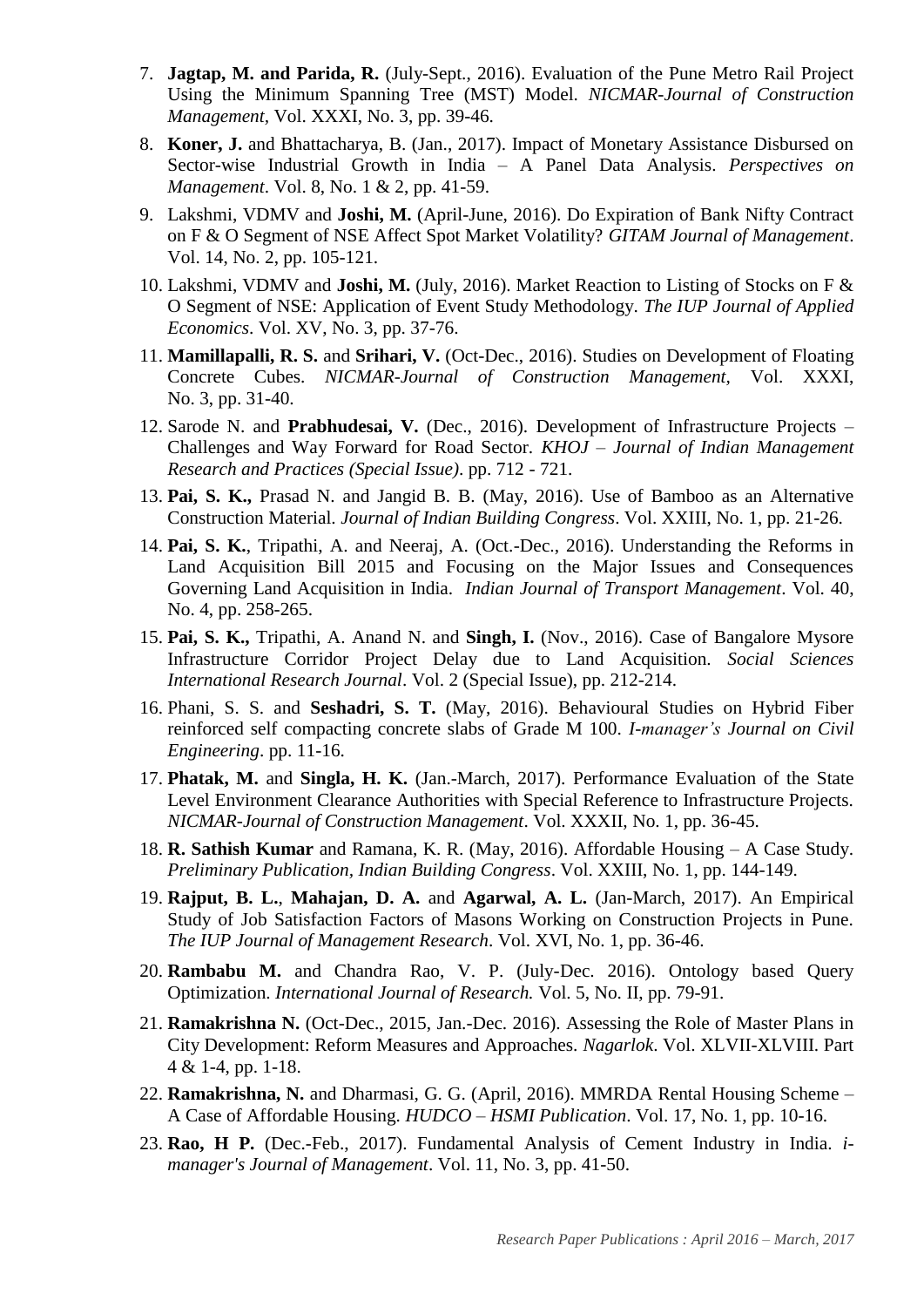- 24. **Rao, H. P.** (Jan.-March & April-June, 2016). Liquidity and Profitability Analysis in Selected Oil and Gas Refineries in India. *NICMAR-Journal of Construction Management*, Vol. XXXI, No. 1 & 2, pp. 29-38.
- 25. **Rao, H. P.** (July-Dec., 2016). Impact of Working Capital Management in the Profitability A Case Study of Oil and Natural Gas Corporation. *Prestige International Journal of Management & IT – Sanchayan*. Vol. 5, No. 2, pp. 97-108.
- 26. **Rao, H. P.** (July-Sept., 2016). Core Industries in India Significance and Performance. *ANVESHA – The Journal of Management*. Vol. 9, No. 3, pp. 50-55.
- 27. **Rao, H. P.** (Nov. 2016). Performance Analysis of Public Sector General Insurance Companies Operating in India. *Pacific Business Review International*. Vol. 9, No. 5, pp. 73-82.
- 28. Rao, K. M. V., R. Rathish Kumar, **Seshadri, S. T.** (Jan., 2017). Quartz and feldspar as alternate coarse aggregates for sustainable concrete construction. *The Indian Concrete Journal*. Vol. 91, No. 1, pp. 16-23.
- 29. **Ravinder, B.,** Gupta, R. P., Goenka, S. and Bandaru, S. (Oct-Dec., 2016). Construction Contract Claim Management. *NICMAR-Journal of Construction Management,* Vol. XXXI, No. 3, pp. 41-50.
- 30. Saini, A. K., Grewal H. S. and **Singla, H. K.** (June, 2016). New Product Development through the lenses of Human Capital at Research Institutes in India. *Udyog Pragati*. Vol. 40, No. 2, pp. 12-29.
- 31. Salim, P. M. and **Seshadri, S. T.** (April, 2016). Problems and possible of slope stability analysis for railway formations. *The Indian Concrete Journal*. Vol. 90, No. 4, pp. 55-63.
- 32. Sarode, N. and **Prabhudesai, V.** (Oct. 2016 March, 2017). Public Private Partnership A Panacea for India? *I.B.M.R. Wakad's Journal of Management Research*. No. 4, pp. 55-66.
- 33. Sarode, N. G. and **D'Souza L.** (Dec., 2016). Experiential Marketing in the Tourism Industry: Works for both Destinations & Tourism. *KHOJ – Journal of Indian Management Research and Practices (Special Issue)*. pp. 885-893.
- 34. Sarode, N. G. and **D'souza, L.** (Jan., 2017). Commercialization of Tourism in Goa "Sun, Sea and Sand." *Chronicle of the Neville Wadia Institute of Management and Research*. Vol. VI, No. 1, pp.117-126.
- 35. **Seshadri, S. T.** and Salim, P. M. (Oct., 2016). Experimental study on high performance concrete with used foundry sand in partial replacement of fine aggregates. *The Indian Concrete Journal*. Vol. 90, No. 10, pp. 87-94.
- 36. Sharma, A., **Totla, P.** and Shukla S. (Nov., 2016). Challenges and Solutions for Construction of High-rise Industrial Structure: A Field Study on Construction of Tall Chimney for a 500MW Thermal Power Plant. *Technical Journal of the Institution of Engineers (India) Pune Local Centre*. Vol. 40, pp. 48-60.
- 37. Singh, A. K., Agarwal, H. Sinha, R., Jha, S. K. and **Prakash, A**. (April, 2016). Life Cycle Assessment of Polyethylene Terepthalate (PET) Bottles. *ELK Asia Pacific Journal (Special Issue)*. Proceedings of International Conference on Advancement and Recent Innovation in Mechanical, Production and Industrial Engineering.
- 38. Singh, A. K., Jha, S. K., **Prakash, A** and Shukla, S. S. (April, 2016). A Decision Making Model for Green Manufacturing using Analytical Hierarchy Process and Grey Relation Grading. *ELK Asia Pacific Journal (Special Issue)*. Proceedings of International Conference on Advancement and Recent Innovation in Mechanical, Production and Industrial Engineering.
- 39. **Singh, I.** (January-June 2016). Imperative of Risk Management in Metro Projects. *Urban Panorama*. Vol. XV, No. 1, pp. 1-20.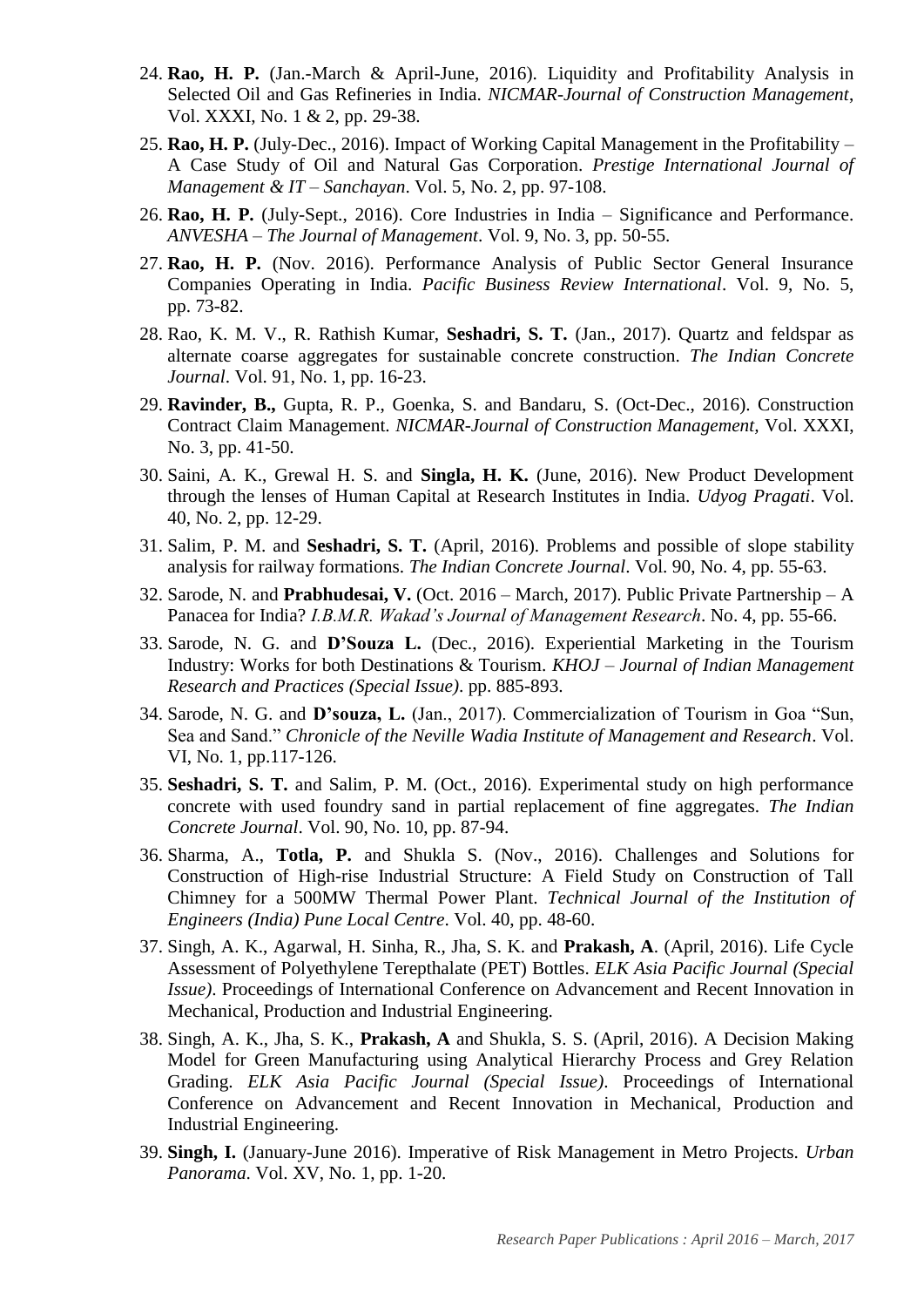- 40. **Singh, I.** (July-Dec., 2016). Importance of Intermediate Public Transport in Jalandhar City– A Case Study. *Urban Panorama*. Vol. XV, No. 2, pp. 1-14.
- 41. **Singh, I.** (May, 2016). Design aspects in Construction of Affordable Housing. *Journal of Indian Building Congress*. Vol. XXIII, No. 1, pp. 87-92.
- 42. **Singh, I.** (Oct., 2016). Planning and Management of Solid Waste in Smart Habitat. *Journal of Indian Building Congress*. Vol. XXIII, No. 2, pp. 104-109.
- 43. **Srividhya, S.** and **Joshi, M.** (April, 2016). Is Firm Performance and Corporate Governance Influenced by Ownership Patterns? – A Study with reference to Firm Life Cycles. *Journal of Accounting Research and Audit Practices*. Vol. XV, No. 2, pp. 39-58.

#### **IV. Online Journal**

- 1. **Agarwal, A. L.** and **Mahajan, D. A.** (Jan., 2017). A Probability Analysis of Construction Project Schedule using Risk Management Tool. *MATTER: International Journal of Science and Technology*. Vol. 3, No. 1, pp. 104-109.
- 2. **Chowdary R. N. K., Pramadha, V.** and **Venkatesan, R.** (Feb., 2017). A Study on the Effectiveness of Various Construction Equipments Engaged in Construction Projects. *International Journal of Emerging Research in Management & Technology*. Vol. 6, No. 2, pp. 89-92.
- 3. **Edison, J. C.** (Jan., 2017). Financial Analysis of the Real Estate Industry in India. *Journal of Business and Economic Development*. Vol. 2, No. 1, pp. 44-56.
- 4. **Gupta, R.**, Praneeth, B. Reddy, P. B. and Prudhvi, D. (March, 2017). User Perceptions of a PPP Business Tourism Facility. *Imperial Journal of Interdisciplinary Research*. Vol. 3, No. 2, pp. 1945-1949.
- 5. Hussain, A. M. S. M. **Seshadri S. T.** and Fatima, A. (Dec., 2016). Improving Construction Work Flow by Implementing Last Planner System on Construction Site. *Journal of Engineering and Applied Sciences*. Vol. 11, No. 10, pp. 2209-2212.
- 6. Jain, M. Metre, S. G. and **Jain, Sameer.** (July, 2016). An Analytical Study of Importance of SEO for Real Estate Websites for Nagpur based Real Estate Owners. *Apotheosis Journal*. Vol. 6, No. 2.
- 7. **Jain, Sachin** and Jain, S. (April, 2016). Robot Autonomy Spectrum for Proper Adoption of ROBOTS in Construction Industry. *GE-International Journal of Engineering Research*. Vol. 4, No. 4, pp. 10-26.
- 8. **Jain, Sachin** and **Phadtare, M.** (April-June, 2016). Influencers for Adoption of Robots in Indian Construction Industry. *International Journal of Technology Diffusion*. *IGI Global*. Vol. 7, No. 2, pp. 19-41.
- 9. Joshi, A., Kiran, R. **Singla, H. K.** and Sah, A. N. (Aug., 2016). Stress management through regulation of blood pressure among college students. *Work – A Journal of Prevention, Assessment & Rehabilitation*. Vol. 54, pp. 745-752.
- 10. **K. N. Narasimha Prasad**, Ganesh, N., Rakesh, S., Radhakrishna and Venkatesh, S. V. (June, 2016). Effect of Stone Dust on Setting Time and Strength Characteristics of Cement Mortar. *International Journal of Earth Sciences and Engineering*. Vol. 9, No. 3. pp. 1007- 1011.
- 11. Mohanta, V. and **Yadav, S.** (Jan., 2017). Implementation of Cost Engineering in Pre-Fabrication Method of Construction and Comparative Analysis against Conventional Practices. *International Journal of Management Research and Business Strategy*. Vol. 6, No. 1, pp. 250-258.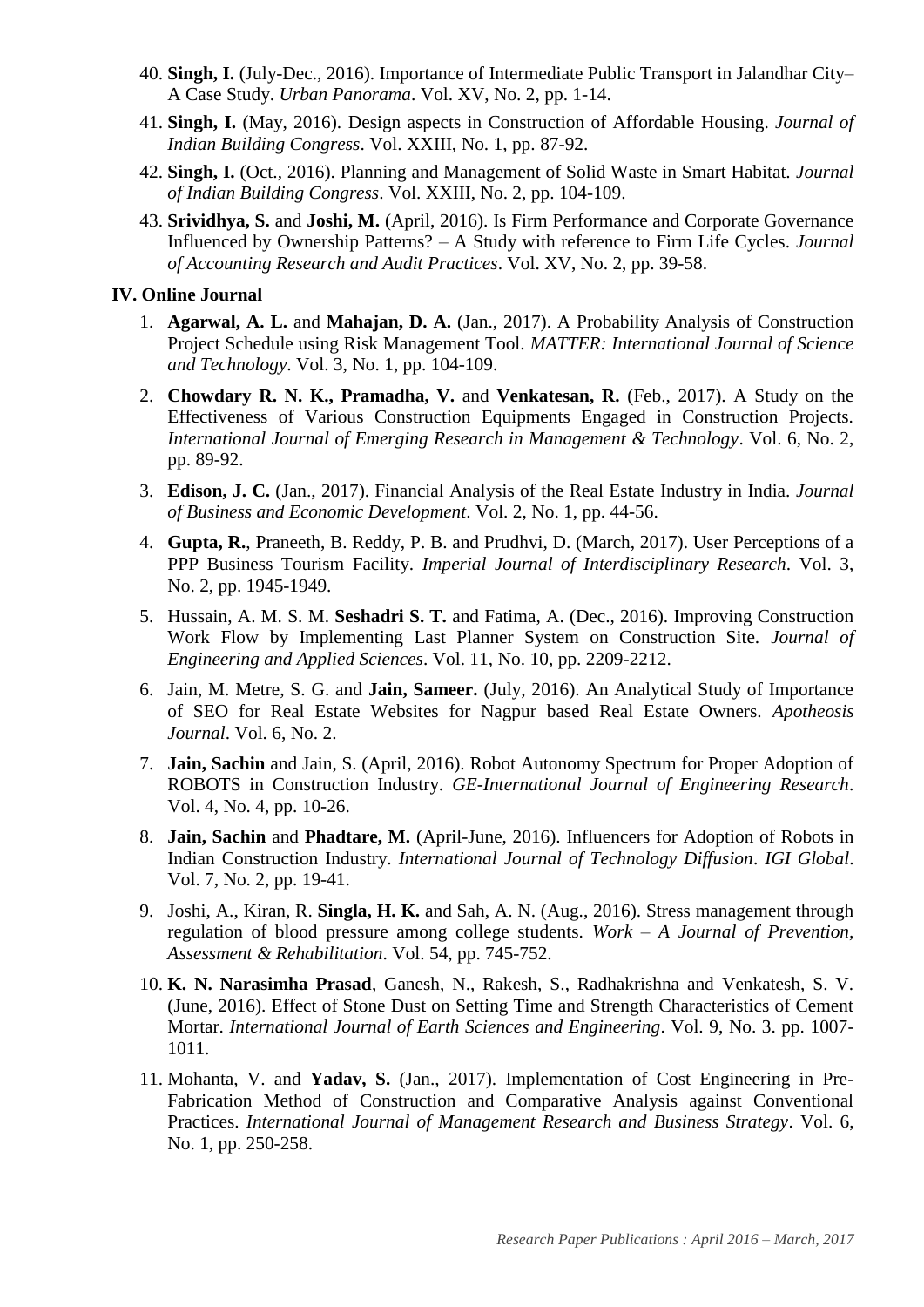- 12. **Muralidhar, P.** and **Srihari, V.** (Aug., 2016). Excessive Light is another form of Pollution on the Environment. *ACADEMICIA An International Journal of Multi disciplinary*. Vol. 6, No. 8.
- 13. **Patil, V.** (Aug., 2016). Adverse Possession-Legally Authorised Theft of Property. *IMPACT: International Journal of Research in Applied, Natural and Social Sciences*. Vol. 4, No. 8, pp. 15-20.
- 14. **Patil, V.** (Jan., 2017). RERA 2016 A Game Changing Step in the Real Estate Sector, *IMPACT: International Journal of Research in Business Management*. Vol. 5, No. 1, pp. 37-40.
- 15. Saini, A. K., Grewal, S. H. and **Singla, H. K.** (Sept.-Dec., 2016). The Interplay between Intellectual Capital and New Product Development: An Empirical Investigation of Agriculture Research Institutes in India. *International Journal of Basic and Applied Agricultural Research*. Vol. 14, No. 3, pp. 305-312.
- 16. Shafi, M. M. A., Shakeel, A. A. and **Pai, S. K.** (Aug., 2016). Life Cycle Cost Analysis of Road Pavement in Rural Areas. *International Journal of Science Technology and Management*. Vol. 5, No. 8, pp. 260-267.
- 17. **Shriwas, Amit.** and Nigam, S. (Jan., 2017). Development of Analytical Framework on Optimization of Construction Equipment for Multiple Infrastructure Projects. *International Journal of Engineering Research in Mechanical and Civil Engineering*. Vol. 2, No. 1, pp. 4-10.
- 18. Singh, M., **Mantha, N.** and Verghese, S. P. (June, 2016.). Techniques for Recovery and Reuse of Heavy Metals from Industry Effluents. *Global Journal for Research Analysis*. Vol. 5, No. 6, pp. 268-271.
- 19. **Srinivas K.** (Jan.-Feb., 2017). Risk Severity Framework for a BOT Highway Project. *IOSR Journal of Mechanical and Civil Engineering*. Vol. 14, No. 1, Ver. II, pp. 52-56.
- 20. **Yadav, S.**, Agrawal, A., Dixit, S. and Dubey A. (April, 2016). Applicability of EPC Contracts in Real Estate. *International Journal of Multidisciplinary Research and Development*. Vol. 3, No. 4, pp. 1-7.

# **2. Paper Published in Conference Proceedings**

- 1. **Abhyankar, A. A.**, Patwardhan, A. and Inamdar, A. (March, 2017). Comparison of Remote Sensing and Survey Method for Paddy Damage Assessment due to Severe Storm: An Indian Case Study. Challenges, Opportunities, Status and Trends (COST) in India. Vol. II. *Edited Book Published by NICMAR*, Pune, India. pp. 563-576.
- 2. Bante, A., Padmawar, A., Dessai, A., Babu, S. and **Agrawal, V. M.** (March, 2017). Effect of Replacement of Cement by Marble Powder, Hypo Sludge and Micro-Organisms on Compressive Strength of Concrete. Managing Construction and Related Sectors, Challenges, Opportunities, Status and Trends (COST) in India. Vol. I. *Edited Book Published by NICMAR*, Pune, India. pp. 23-39.
- 3. **Batra, S.** and **Shrivas, A.** (March, 2017). Measuring Transparency Index Based on Information Disclosed for CSR Practices of Real Estate Companies in India. Challenges, Opportunities, Status and Trends (COST) in India. Vol. II. *Edited Book Published by NICMAR*, Pune, India. 535-548.
- 4. Bhupati, R. C. G, Tummala, K. P., Ravinshu, K. Ravi, C. R. A., **Parida, R**. and Anand, M. (Dec., 2016). Relationship of Demographic Variables and Occupation Risk Perception for Analysing Occupational Injuries in Construction Work System. *Proceedings of 14th International Conference on Humanizing Work Environment*. NIT, Jalandhar, India. pp. 128-134.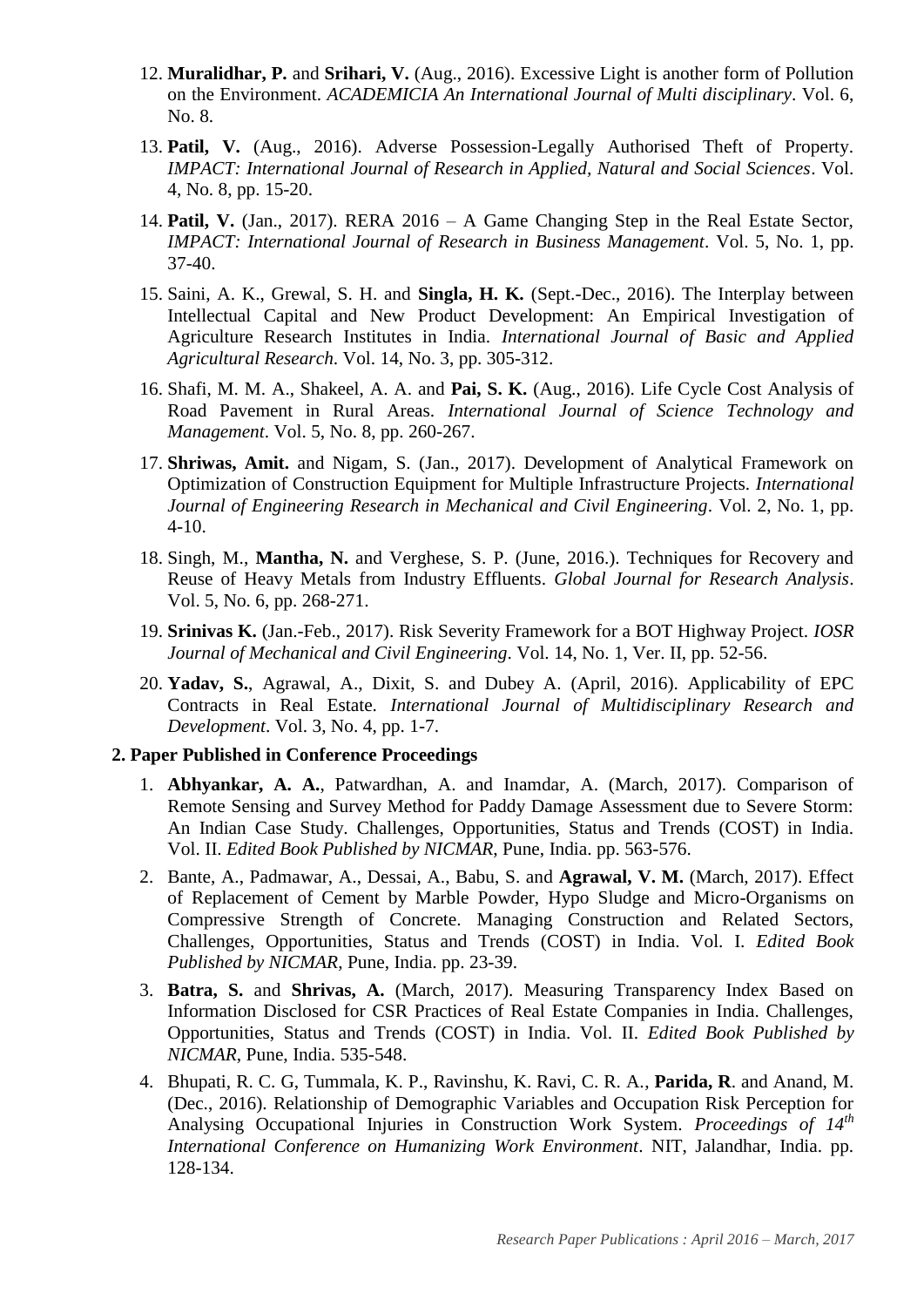- 5. **Chandramohan, A.** and **Agrawal, V. M.** (Aug., 2016). FIDIC and NHAI Conditions of Contract: A Comparative Study on Indian Highway Construction Project. *Fifth International Conference on Recent Trends in Transportation, Environmental and Civil Engineering*. *Proceedings of IDES Joint International Conferences*. pp. 357-364.
- 6. **Deshpande, P. M.** and **Singh, R.** (March, 2017). Study and Analysis of Refinery Project Risk with Composite Factor Method. Challenges, Opportunities, Status and Trends (COST) in India. Vol. II. *Edited Book Published by NICMAR*, Pune, India. pp. 86-98.
- 7. **Ganguli, T. K.** and Anant, A. (March, 2017). Contract Procurement Practices of Power Transmission and Distribution Projects. Managing Construction and Related Sectors, Challenges, Opportunities, Status and Trends (COST) in India. Vol. I. *Edited Book Published by NICMAR*, Pune, India. pp. 159-171.
- 8. **Ganguli, T. K.**, Kulkarni, A. and Usarete, R. R. (March, 2017). A Study on Systematic Approach to Project Complexity using PM Tool. *Proceedings of Project Management Research & Academic Conference*, pp. 5-20.
- 9. **Gokhale, C. S.** (June, 2016). Innovative Composite Construction of Side Ship Launching Jetty. *E Conference Proceedings of Advances in Concrete Technology, Materials and Construction Practices.* pp. 367-375.
- 10. **Gokhale, C. S.** (June, 2016). Rock Characterisation through Non Destructive Test. *e-Conference Proceeding of INDOROCK 2016*. pp. 246-263.
- 11. Hussain, A. M. and **Seshadri, S. T.** (March, 2017). Classification of Challenges and Benefits of Last Planner System. Challenges, Opportunities, Status and Trends (COST) in India. Vol. II. *Edited Book Published by NICMAR*, Pune, India. pp. 369-375.
- 12. **Jadhav, T. S.** and Lele, M. M. (March, 2017). A Case Study on Energy Recovery for Marine Air Conditioning Application using Heat Pipe Heat Exchanger: A Sustainable Approach. Challenges, Opportunities, Status and Trends (COST) in India. Vol. II. *Edited Book Published by NICMAR*, Pune, India. pp. 488-496.
- 13. **Jagannathan, M.** (March, 2017). Developing a Cost-Schedule Matrix for Project Monitoring. Challenges, Opportunities, Status and Trends (COST) in India. Vol. II. *Edited Book Published by NICMAR*, Pune, India. pp. 362-368.
- 14. Jain, M. and **Jain, Sameer** (May, 2016). Critical Review of Search Engine Optimization for Nagpur based Real Estate Companies. *Proceedings of International Conference on "Recent Research Development in Science, Engineering and Management."* pp. 541-548.
- 15. **Jain, Sachin** and **Jain, Sameer.** (March, 2017). Importance of Service Robots in the Indian Smart City. Challenges, Opportunities, Status and Trends (COST) in India. Vol. II. *Edited Book Published by NICMAR*, Pune, India. pp. 479-487.
- 16. **K N Narasimha Prasad**, Jangid, B. B., Radhakrishna and Venkatesh, S. V. (March, 2017). Use of Alternate Materials for Partial Replacement of Cement for Mortar and Concrete Applications. Managing Construction and Related Sectors, Challenges, Opportunities, Status and Trends (COST) in India. Vol. I. *Edited Book Published by NICMAR*, Pune, India. pp. 47-57.
- 17. Katuri G. K., Kodavali S. S., Badsh, M. and **Venkatesan R.** (March, 2017). Impact of Variations on Infrastructure Projects in India: A Case Study. Challenges, Opportunities, Status and Trends (COST) in India. Vol. I. *Edited Book Published by NICMAR*, Pune, India. pp. 422-430.
- 18. **Koner, J.** (March, 2017).Causes and Remedies for Cost Overruns in Mega Road Transport and Highways Projects in India. Challenges, Opportunities, Status and Trends (COST) in India. Vol. II. *Edited Book Published by NICMAR*, Pune, India. pp. 320-328.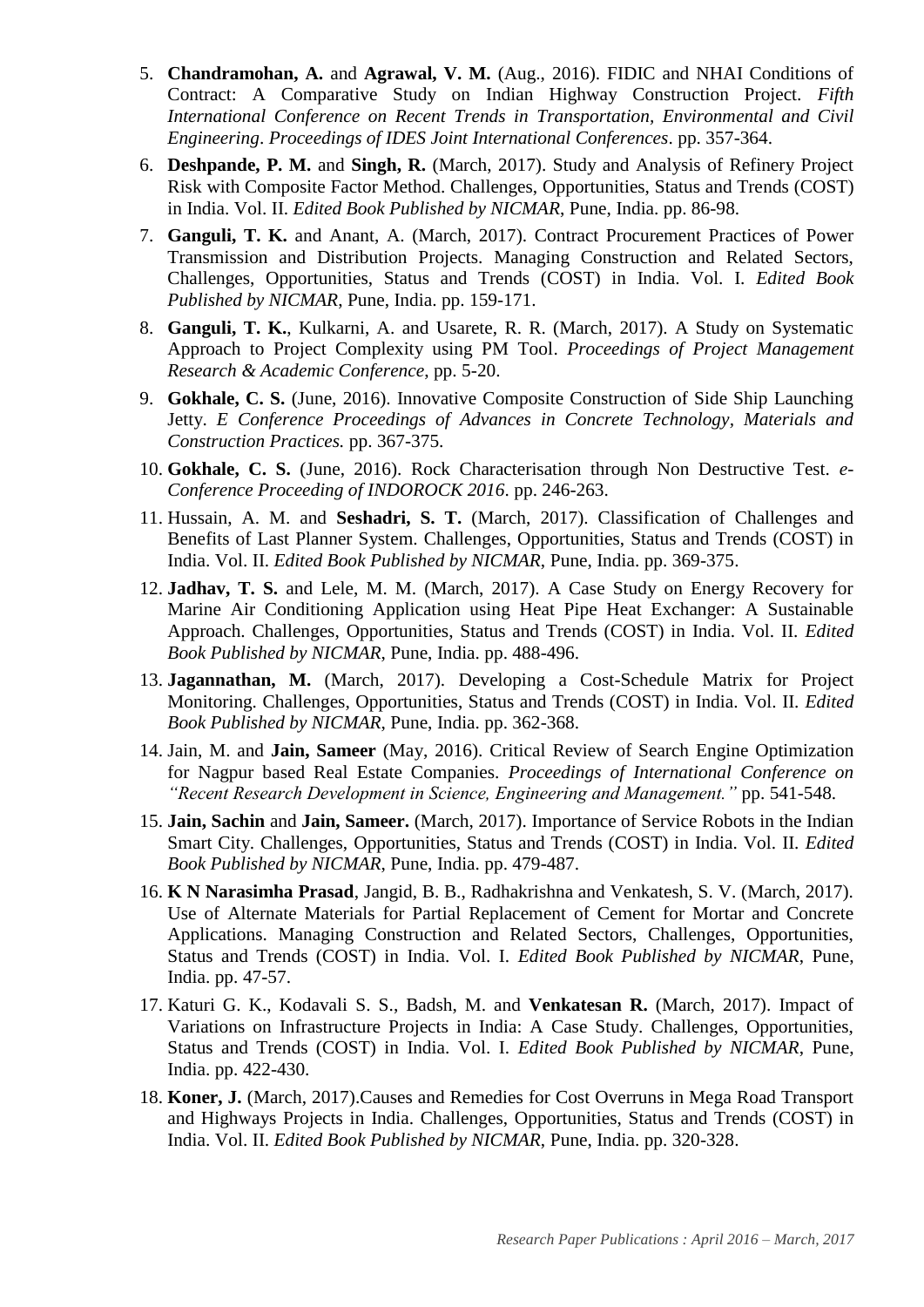- 19. **Malsane, S.** and **Roy, D.** (March, 2017). Contractual Suitability for Adopting BIM in Indian Construction Projects. Managing Construction and Related Sectors, Challenges, Opportunities, Status and Trends (COST) in India. Vol. I. *Edited Book Published by NICMAR*, Pune, India. pp. 147-158.
- 20. **Mishra, S.** (March, 2017). Activity Based Cost Management (ABCM): An Efficient Tool for Cost Reduction in Construction Projects. Challenges, Opportunities, Status and Trends (COST) in India. Vol. II. *Edited Book Published by NICMAR*, Pune, India. pp. 346-361.
- 21. Mohan, K. Kumar, S. P. Pillai, M. V. and **Chandramohan, A.** (Dec., 2016). Hand Tool Parameter Identification for Hand Hoe Posture Assessment Method. *Proceedings of IV International Conference on Production & Industrial Engineering*. pp. 1-10.
- 22. **Nagargoje, S. V.**, Sutaria, M. M., Somani, G. K. and Jha, N. (July, 2016). Smart City Solutions for India: Learnings from Best Practices around the World. Chapter 9, A Volume in the Advances in Environmental Engineering and Green Technologies Book Series. *Information Science Reference. IGI Global*, Singapur.
- 23. **Nagarjuna P.** and **Samanta, P. K.** (2016). Performance Evaluation of Road user Services: A Case of Two Toll Roads in Pune Region. *Organization Development through Strategic Management*. Bloomsbury Publication, New Delhi. India. pp. 191-202.
- 24. **Nagarjuna P.** and **Samanta, P. K.** (March, 2017). The Toll Road Sector in India: Issues, Government Initiatives and the Future Outlook. Challenges, Opportunities, Status and Trends (COST) in India. Vol. II. *Edited Book Published by NICMAR*, Pune, India. pp. 168- 181.
- 25. **Muralidhar. P.** (2016)**.** Role of Green Supply Chain Practices in Current Business Scenario. *Book Chapter: Supply Chain Management – Application for Manufacturing and Service Industries*. Nova Science Publishers, Inc., New York. pp. 219-230.
- 26. **Muralidhar. P. (Nov., 2016).** Facility Layout Design of a Metro Rail Casting Yard using Systematic Layout Planning Method. Proceeding of International Conference on *Evolutions in Manufacturing: Technologies and Business Strategies for Global Competitiveness.* Excel India Publishers. pp. 185-190.

#### **3. Paper Published in Book Chapter/ Edited Book**

- 1. Mandaliya, A, Nagi, P. S. Mahida, A, Patel, A. and **Abhyankar, A. A.** (July, 2016). Nuclear Power: A Burden or a Blessing? Cases in Management. *Edited Book Published by ET Cases*. pp. 145-150.
- 2. **Patyal, V. S.**, **Ambekar, S.**, **Soneji, J.** and **Prakash, A**. (March, 2017). Benchmarking Site Efficiency of an Indian Real-Estate Firm: A Data Envelopment Analysis Approach. Challenges, Opportunities, Status and Trends (COST) in India. Vol. II. *Edited Book Published by NICMAR*, Pune, India. pp. 35-48.
- 3. **Phatak, M.** and **Singla, H. K.** (March, 2017). Performance Evaluation of the State Level Environment Clearance Authorities with Special Reference to Infrastructure Projects. Challenges, Opportunities, Status and Trends (COST) in India. Vol. I. *Edited Book Published by NICMAR*, Pune, India. pp. 380-392.
- 4. **Prahlada R.**, **Desai D.**, Hemanshu, H., Pranay, A., Pratik, G. and Niket, P. (March, 2017). Identification of Common Factors Causing Project Delay during Project Execution Phase in Various Sectors of Construction Industry. Challenges, Opportunities, Status and Trends (COST) in India. Vol. II. *Edited Book Published by NICMAR*, Pune, India. pp. 279-292.
- 5. **Prakash, A.** and **Phadtare, M.** (March, 2017). Crisp and Fuzzy Analytic Hierarchy Processes for Construction Project Selection. Challenges, Opportunities, Status and Trends (COST) in India. Vol. II. *Edited Book Published by NICMAR*, Pune, India. pp. 57-69.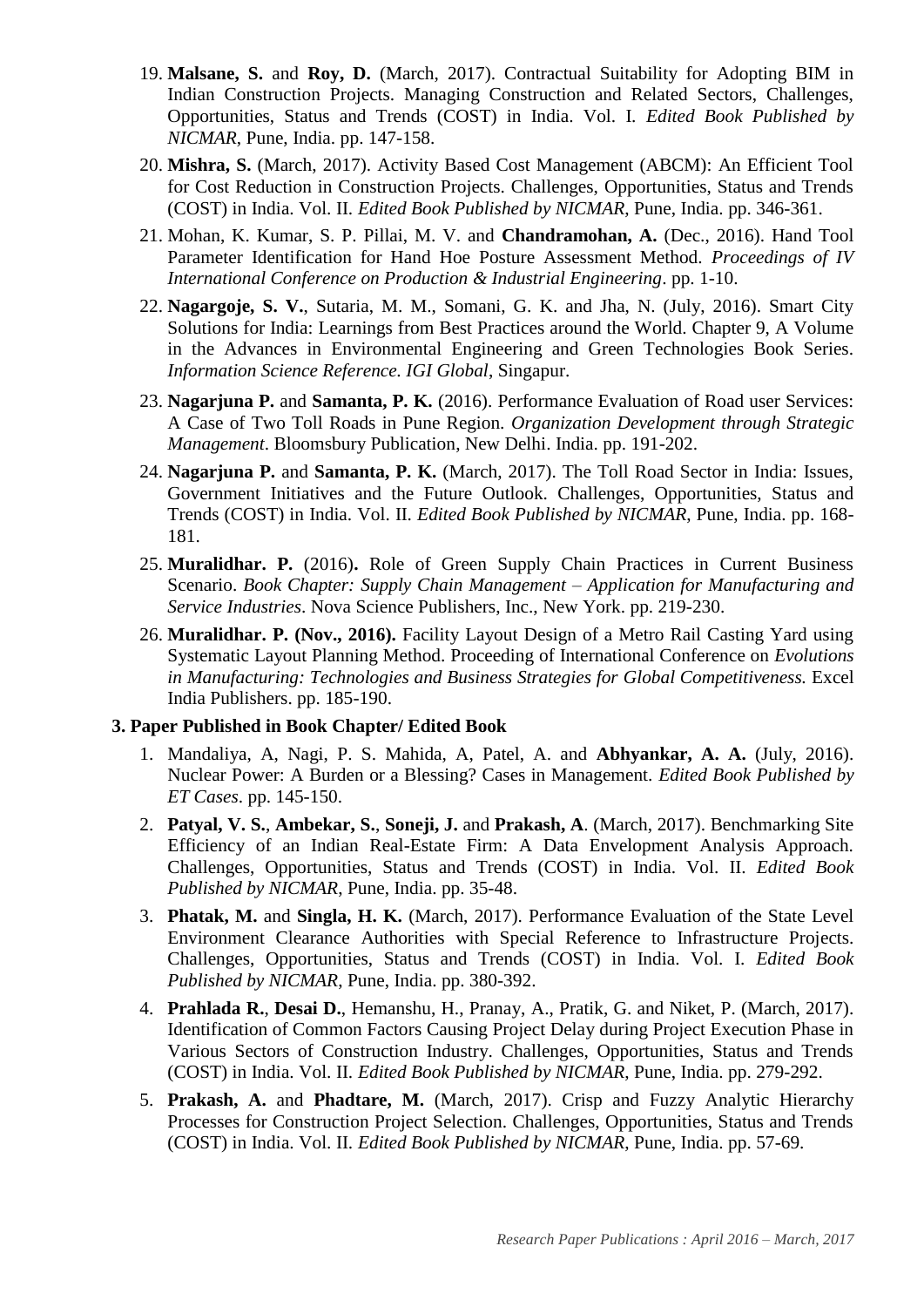- 6. **Purandare, A.** Swarup, A., Dewangan, S., Shah, R. and Bisoi, C. (March, 2017). Infrastructure Development for 4<sup>th</sup> Container Terminal at Jawaharlal Nehru Port Trust: A Review. Challenges, Opportunities, Status and Trends (COST) in India. Vol. I. *Edited Book Published by NICMAR*, Pune, India. pp. 463-482.
- 7. **Purandare, A.**, Pratap, A., Mohapatra, M., Moharana, S. and Kochat, S. (March, 2017). Impact of Western Dedicated Freight Corridor on Logistic Connectivity in India with Reference to JNPT Port. Challenges, Opportunities, Status and Trends (COST) in India. Vol. I. *Edited Book Published by NICMAR*, Pune, India. pp. 431-447.
- 8. **R. Sathish Kumar.** (March, 2017). Construction Methodology of Pre-stressed Concrete Sleepers: A Case Study on Kapricon Railway Sleeper Factory-Nagpur. Managing Construction and Related Sectors, Challenges, Opportunities, Status and Trends (COST) in India. Vol. I. *Edited Book Published by NICMAR*, Pune, India. pp. 201-210.
- 9. **Rai, S.** (2016). Work Values of Indian Generation Y Employees. *Edited Book: Generation Differences in Work Values and Ethics – An International Perspective*. Nova Science Publisher, New York, pp. 79-100.
- 10. Raj, R., Saxena, K. Saxena, C. Saha, R. and **Samanta**. **P. K.** (March, 2017). A Study of Sanitary Conditions and Habits of Construction Workers in Slum Areas. Challenges, Opportunities, Status and Trends (COST) in India. Vol. I. *Edited Book Published by NICMAR*, Pune, India. pp. 523-533.
- 11. **Rajani Kant Rajhans.** (Feb., 2017). Mutual Fund Investment: A Case Study on Uncovering the Hidden Risks. The New Digital Age: Reshaping Strategies for Business Organisation. *Edited Book Published by Excel India Publishers, New Delhi, India*. pp. 25- 33.
- 12. **Rajhans, K.** (Oct., 2016). Significance of Work Culture and Managerial Effectiveness Guidelines from the Bhagvad-Gita in Contemporary Indian Organizations. Indian Culture and Work Organisations in Transition (South Asia Edition). *Routledge, India. Taylor & Francis Group.* pp. 31-58.
- 13. **Rajput B. L.** and **Agarwal A. L.** (March, 2017). Roller Compacted Concrete Dam Construction: A Review. Managing Construction and Related Sectors, Challenges, Opportunities, Status and Trends (COST) in India. Vol. I. *Edited Book Published by NICMAR*, Pune, India. pp. 275-285.
- 14. **Ramakrishna N.**, Bindal, S., Chaurasia, A. and Talodhikar, M. (March, 2017). The Stigma Effect on Property Value: A Study of 'Value Depreciation' and its Distribution in India. Challenges, Opportunities, Status and Trends (COST) in India. Vol. II. *Edited Book Published by NICMAR*, Pune, India. pp. 376-390.
- 15. **Ramalingam, S.** and Mahalingam, A. (March, 2017). Conducting Parametric Analysis on Non-metric Data using Levene's Test in Transactional Projects. Proceedings of *"Project Management Research & Academic Conference"*, pp. 179-187.
- 16. **Ramalingam, S.** and Mahalingam, A. (March, 2017). Implementation of BIM Execution Plan: An Experimental Study in Global Teams. Challenges, Opportunities, Status and Trends (COST) in India. Vol. II. *Edited Book Published by NICMAR*, Pune, India. pp. 329- 345.
- 17. Reddy, T. L. and **Mishra, S.** (March, 2017). Smart Cities and Management. Challenges, Opportunities, Status and Trends (COST) in India. Vol. II. *Edited Book Published by NICMAR*, Pune, India. pp. 514-534.
- 18. Roy, A., Das, B. and **Totla, P.** (March, 2017). Management of Post Disaster Restoration Works of a Hydropower Project: A Case of Singoli-Bhatwari HEP in Uttarakhand by L&T. Managing Construction and Related Sectors, Challenges, Opportunities, Status and Trends (COST) in India. Vol. I. *Edited Book Published by NICMAR*, Pune, India. pp. 223-246.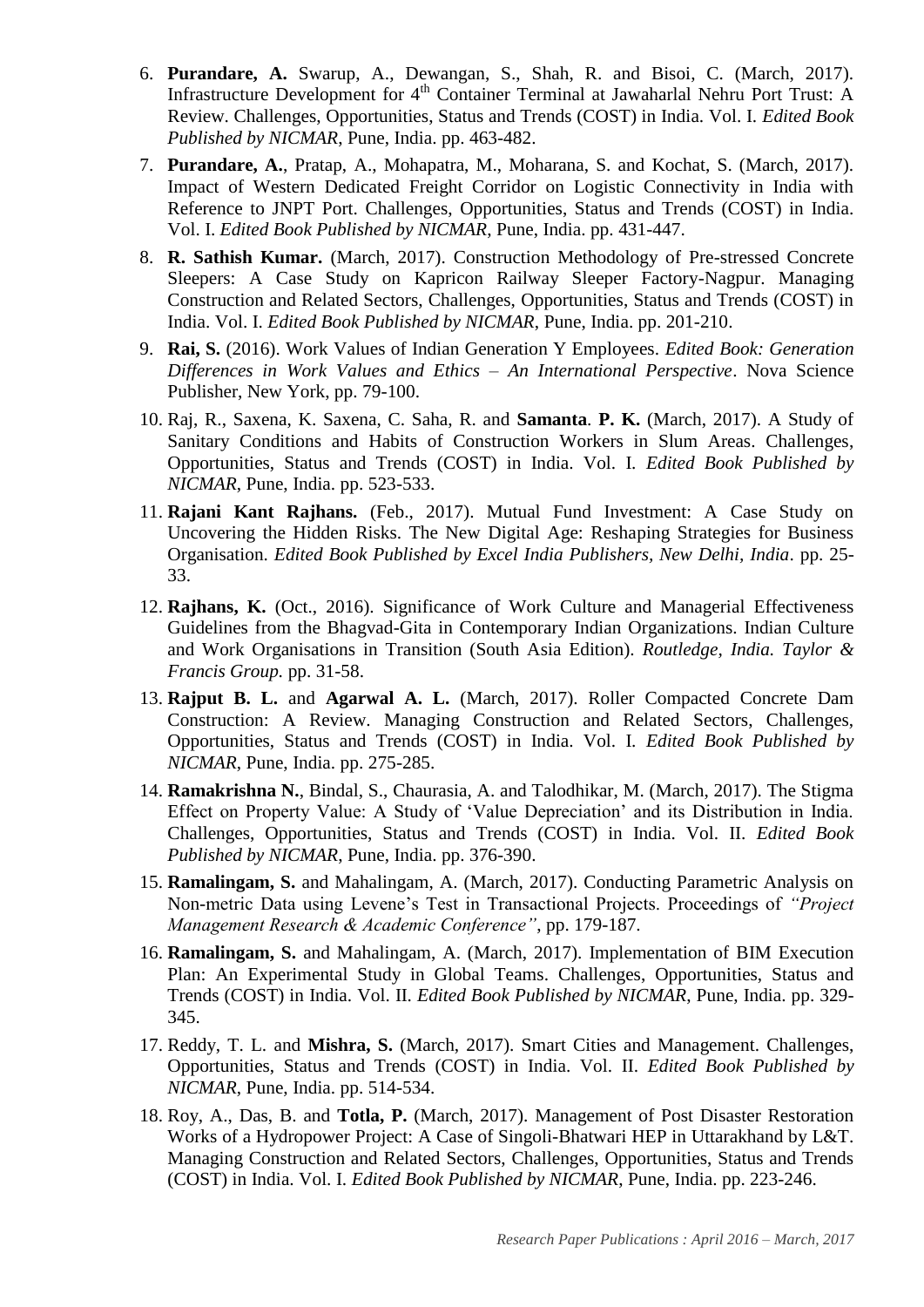- 19. S. Betala, S. Bhadauria, U. Hirpukar and **Abhyankar, A. A.** (2016). 5/20 Rule: To Abolish or Replace? Bloomsbury Publication, New Delhi. India. *Organization Development through Strategic Management*. Bloomsbury Publication, New Delhi. India. pp. 191-302.
- 20. Sahoo, T., Bera, S. **Parida R.** and **Jagtap, M.** (Dec., 2016). Study of Operational Issues at Paradip Port: Overview and Insights. Proceedings of *SIMSR Global SCM Conference*. pp. 100-110.
- 21. Sahoo, T., Seth, B., Mohapatra, P. Palai, S. and **Abhyankar, A. A.** (July, 2016). EIA of Buildings: Is it Worthy? Cases in Management. *Edited Book Published by ET Cases*. pp. 137-143.
- 22. **Samanta, P. K.** (Dec., 2016). Developing Inland Waterways Transport in India: Opportunities and Challenges. *Innovation and Sustainable Development.* Bloomsbury Publication, pp. 1-7.
- 23. **Samanta, P. K.** (Jan., 2017). Telecommunication Infrastructure in Rural India: An Overview. *Rural India: Strategising Business*. Published by Asian School of Business Management, pp. 29-38.
- 24. **Shah, M. N.** and **Deshpande. R.** (March, 2017). Application of the ANT Method to Study Delays in Project Initiation: A Case Study of Pune Metro, India. Proceedings of *Project Management Research & Academic Conference*, pp. 299-305.
- 25. **Shah, M. N.** and **Nagargoje, S.** (March, 2017). Land Acquisition Risks in Real Estate Development Projects in Urban Areas. Accelerating Development: Harnessing the Power of Project Management. Proceedings of *Project Management Research & Academic Conference*, pp. 389-399.
- 26. **Shah, M. N.**, Raitani, V., Oza, A. and Gupta, K. (March, 2017). Customer Satisfaction Study of the Mumbai Metro Service. Challenges, Opportunities, Status and Trends (COST) in India. Vol. II. *Edited Book Published by NICMAR*, Pune, India. pp. 406-423.
- 27. Sharma, A., Roy, A., Das, B., Ahmad, S. and **Totla, P**. (March, 2017). Indian Railways: A Suggested Future Direction for Growth and Sustainability of Infrastructure and Operations. Challenges, Opportunities, Status and Trends (COST) in India. Vol. I. *Edited Book Published by NICMAR*, Pune, India. pp. 401-421.
- 28. **Singh, I.** (March, 2017). Imperative of Project Management Process in a Construction Project. Challenges, Opportunities, Status and Trends (COST) in India. Vol. II. *Edited Book Published by NICMAR*, Pune, India.
- 29. Singh, T. A., Singh, K. A. **Pai, S. K.**, Tripathi, A. and Neeraj, A. (Dec., 2016). Study of Land Acquisition issues Causing Delay of NHAI Projects. Proceedings of  $2^{nd}$  World *Conference on Applied Science Engineering and Technology*. pp. 79-85.
- 30. Sivatejaramakanth, P. A., Singh, J., Deepika, K.S. and **Rajhans, K**. (March, 2017). The Effect of Performance Management Practices on Employee Productivity and Job Satisfaction in Construction Industry. Challenges, Opportunities, Status and Trends (COST) in India. Vol. I. *Edited Book Published by NICMAR*, Pune, India. pp. 534-552.
- 31. Tripathi, A., Neeraj A., **Singh, I.**, and **Pai, S. K.** (March, 2017). Study of Causes of Project Delays in Road and Highways Sector in India. Challenges, Opportunities, Status and Trends (COST) in India. Vol. II. *Edited Book Published by NICMAR*, Pune, India. pp. 264- 178.
- 32. **Srinivas, K.** and Kiranmayi, Y. S. (Feb., 2016). Risk Management in Two Infrastructure Projects. *Edited Book: Construction Management, Mechanization and Environmental Sustainability*. pp. 182-188.